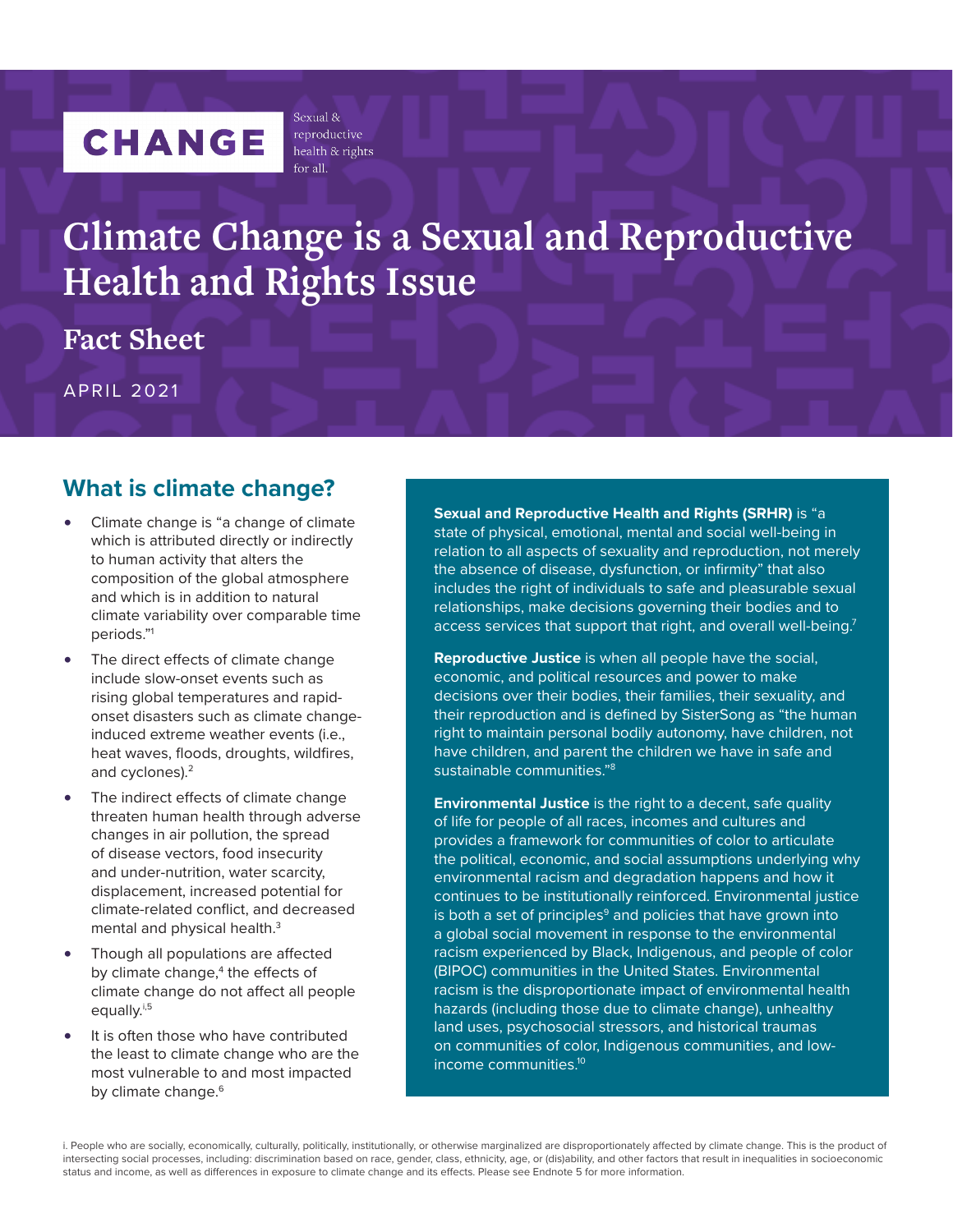# <span id="page-1-0"></span>**Climate change is a sexual and reproductive health and rights (SRHR) issue**

- A person's sexual and reproductive health is inextricably linked to the health of the environments and communities in which they live.<sup>11</sup>
- Foundational SRHR guiding documents, including the 1994 International Conference on Population and Development,<sup>12</sup> have called for the analysis of the structural links between SRHR, gender, and climate change.<sup>13</sup>
- Climate change threatens SRHR as well as the rights to life, decent work, the highest attainable standard of physical and mental health, self-determination, water and sanitation, food, housing, education, information, culture, public participation, and development.<sup>14</sup>

# **Whose SRHR are affected by climate change?**

- Climate change and its effects further limit peoples' access to SRHR[.15](#page-5-0)
- The populations that are disproportionately impacted by climate change and its effects are the same populations that already experience limited access to SRHR services.<sup>16</sup>

#### **• Women and Girls:**

- $\blacksquare$  80% of those displaced by the effects of climate change are women.<sup>17</sup>
- Across social and cultural contexts, women are among the most at risk of the adverse health effects of climate change due to existing socioeconomic inequalities and cultural norms[.18](#page-5-0)
- Due to systemic gender inequality, women and girls have limited access to resources and decision-making power, which also inhibits their ability to withstand and recover from climate-induced disasters and access basic services, including healthcare, education, housing, and other recovery services.<sup>19</sup>
- Periods of climate extremes, such as drought, and the resulting food insecurity in agricultural communities reliant on subsistence farming have been shown to lead to increases in high-risk sexual behaviors (e.g., transactional sex, early sexual debut) and a rise in HIV prevalence among adolescent girls and young women.<sup>[20](#page-5-0)</sup>
- Because women and girls' needs are often not prioritized in climate-induced disaster and conflict responses, they lack access to a number of crucial SRH services, including emergency contraception to prevent pregnancy, post-exposure prophylaxis (PEP) to prevent HIV infection, diagnosis and treatment of sexually transmitted infections (STIs) including HIV, and counseling and other psychosocial support services in cases of gender-based violence (GBV).<sup>21</sup>
- Climate-induced disasters and climate-related conflict exacerbate GBV against women and girls.<sup>[22](#page-6-0)</sup>
- As tensions and competition over limited natural resources increase, GBV is often used to maintain and reinforce power imbalances and violently discourage women and girls from accessing or owning resources related to forests, agriculture, water, and fisheries.<sup>[23](#page-6-0)</sup>
- Gender-differentiated roles, such as traveling by foot to collect food, firewood, and water, increase women and girls' daily risk of being sexually harassed, raped, or even killed.<sup>24</sup> GBV during resource-collection has been extensively documented in rural communities in low- and middle-income countries (LMICs)<sup>25</sup> and humanitarian settings.<sup>26</sup>
	- ♦ When food and natural resources become scarce as a result of climate change, women and girls must travel farther distances and often into unfamiliar territories to collect resources, which further increases their risk of experiencing GBV including sexual violence.<sup>27</sup>
- Violence against women and children, including psychological and sexual violence, can increase after disasters due to high levels of stress and feelings of powerlessness related to the loss of housing, land, and livelihoods; the scarcity of basic resources; and post-traumatic stress.<sup>28</sup>
- The risk of child marriage may increase after natural disasters or when communities experience the effects of climate change.<sup>29</sup>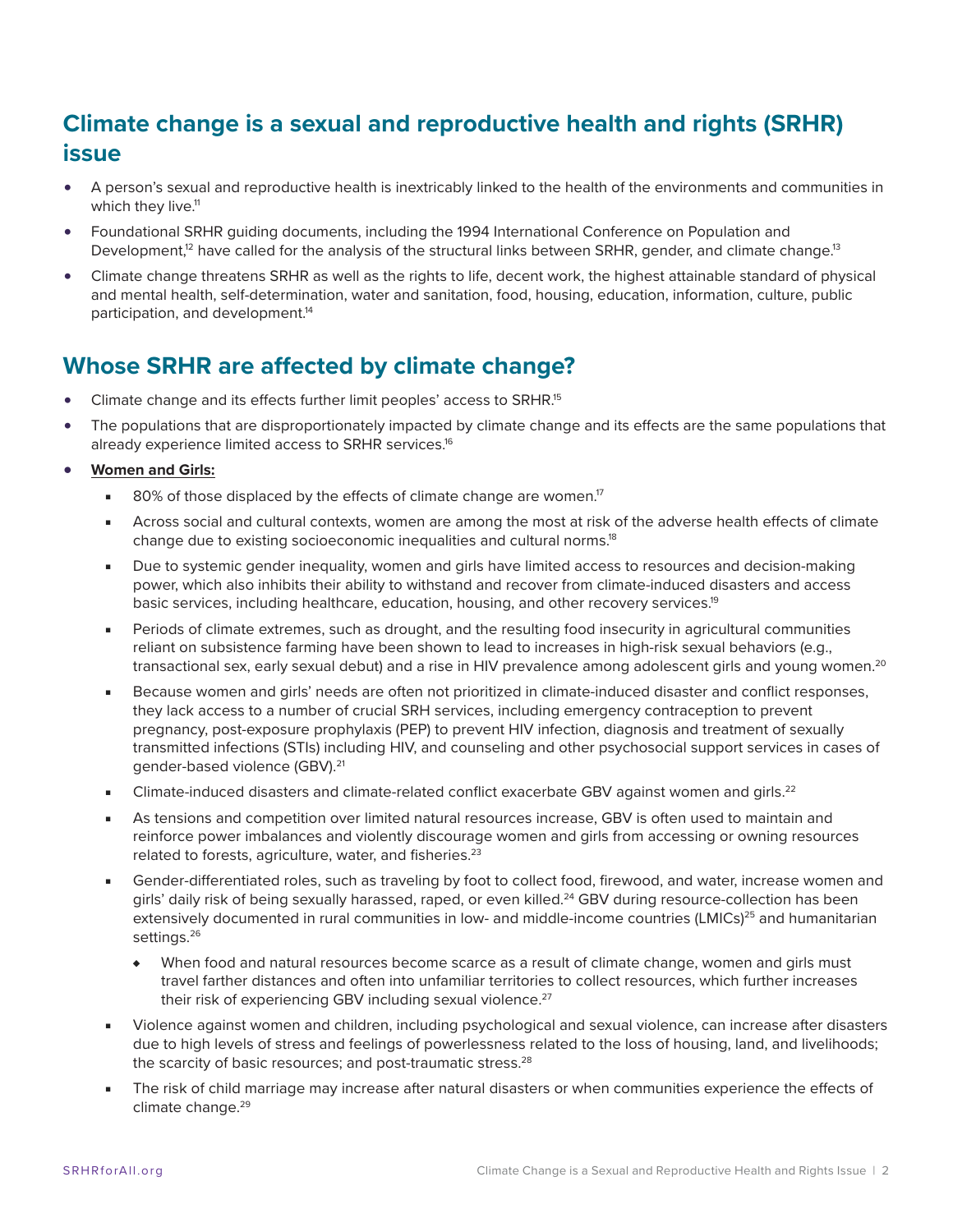#### <span id="page-2-0"></span>**• Pregnant and Breastfeeding Persons:**

- Exposure to air pollution and extreme heat, which are both effects of climate change,<sup>30</sup> are associated with increased risk preterm birth, low birth weight, and stillbirth.<sup>[31](#page-6-0)</sup>
- In subsistence agriculture-based communities around the world, pregnant and breastfeeding persons are likely to experience malnutrition during climate-induced disasters due to low socioeconomic status and unique nutritional needs[.32](#page-6-0)
	- ♦ Malnutrition during pregnancy can lead to adverse fetal development (including neurodevelopment) outcomes, preterm birth, low birth weight, and poor health outcomes for the child and pregnant person particularly pregnant adolescents, minorities, and those of lower economic status.<sup>33</sup>
- Lack of access to water, sanitation, and hygiene (WASH) contributes to maternal mortality.<sup>[34](#page-6-0)</sup>
- Climate change is predicted to alter the geographic distribution of several parasitic and vector-borne infectious diseases.<sup>35</sup>
	- ♦ As people increasingly encroach into natural ecosystems seeking limited resources and/or land, the exposure to new animal pathogens increases, creating the conditions for the emergence of novel zoonotic diseases.<sup>36</sup>
	- $\bullet$  The viruses that cause AIDS, SARS,<sup>37</sup> Zika,<sup>38</sup> and Ebola virus disease<sup>[39](#page-6-0)</sup> originated from animal populations under conditions of severe environmental pressure.
- Increased climate instability has contributed to the emergence and increased geographic distribution of mosquito-borne infections like Zika, chikungunya, dengue, and malaria.[40](#page-6-0)
- Zika<sup>41</sup> can be transmitted through sexual contact as a sexually transmitted infection and can also be transmitted from pregnant person to fetus during pregnancy.<sup>[42](#page-7-0)</sup>
	- ♦ Zika infection during pregnancy has detrimental impacts on maternal and child health, including preterm birth, miscarriage, microcephaly,<sup>[43](#page-7-0)</sup> and other congenital abnormalities in the developing fetus and newborn.[44](#page-7-0)
- The Ebola virus can also be transmitted sexually<sup>45</sup> and Ebola virus disease is associated with a mortality rate between 74% and 93% for pregnant persons and leads to stillbirth in nearly 100% of cases of pregnant persons with Ebola virus disease.<sup>[46](#page-7-0)</sup>
- Transmission of chikungunya from pregnant person to fetus primarily occurs during vaginal delivery and often leads to severe neonatal infection.<sup>[47](#page-7-0)</sup>
- Dengue infection during pregnancy is associated with an increased risk of stillbirth, preterm birth, low birth weight.<sup>48</sup>
- Malaria in pregnancy is a cause of adverse birth outcomes, including severe anemia, maternal death, stillbirth, preterm birth, and low birth weight.<sup>49</sup>
	- ♦ For pregnant persons living with HIV, malaria in pregnancy is associated with a two-fold higher HIV viral load compared to pregnant persons living with HIV without malaria,<sup>50</sup> more severe malaria symptoms, and worse birth outcomes compared to pregnant persons without HIV.<sup>51</sup>

#### **• People Living with HIV (PLHIV):**

- PLHIV experience decreased access to antiretroviral therapy during and after climate-induced disasters and conflicts due to overburdened healthcare systems and challenges physically reaching clinics in emergency settings.<sup>52</sup>
- **• Indigenous women and children:**
	- Extractive industry projects, which disproportionately take place on indigenous lands around the world<sup>53</sup> and exacerbate the ongoing impacts of climate change,<sup>54</sup> often rely on trafficking for the purpose of sex<sup>55</sup> and sexual violence<sup>56</sup> against indigenous women and children to intimidate and/or force communities to concede their land rights and natural resources.<sup>57</sup>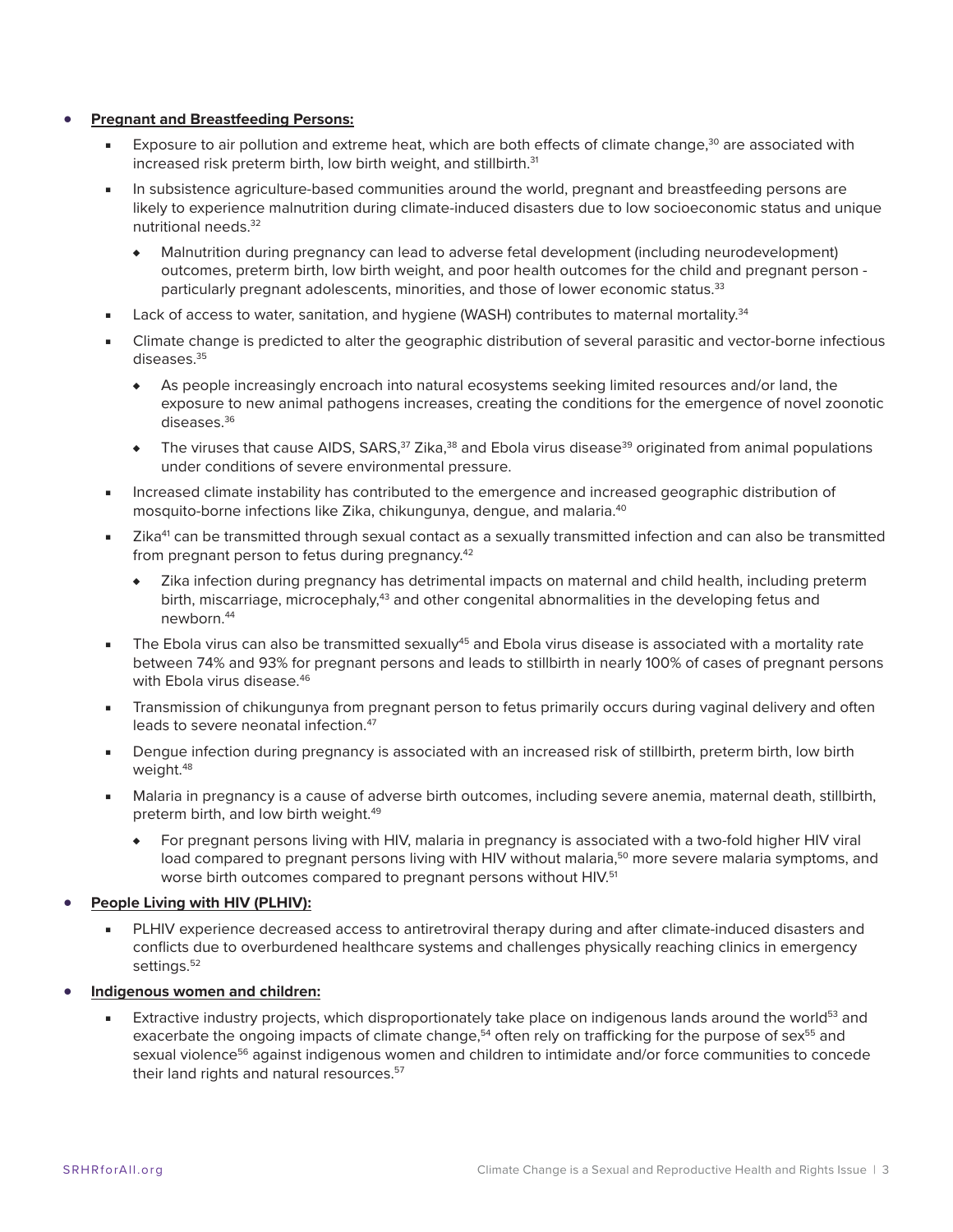#### <span id="page-3-0"></span>**• People who menstruate:**

- Increases in extreme weather events related to climate change can increase the risk of pollutant and toxin release into the environment, which can alter the timing of menarche (the first occurrence of a person's menstruation).<sup>[58](#page-7-0)</sup>
- Food insecurity and alterations in the kinds of foods available due to climate change-related food availability can result in either early or late menarche[.59](#page-7-0)
	- ♦ Early menarche has been associated with increased incidence of breast cancer, cardiovascular disease, premature menopause, and adverse mental health outcomes, including depression and self-harm.<sup>[60](#page-7-0)</sup>
	- ♦ Late menarche has been associated with increased incidence of breast cancer, cardiovascular disease, and adverse birth outcomes.<sup>61</sup>
- Lack of access to water, sanitation, and hygiene (WASH) hinders menstrual hygiene management.<sup>[62](#page-7-0)</sup>

#### **• The LGBTQI+ Community:**

- In general, members of the LGBTQI+ community and those of underrepresented sexual orientation, gender identity, gender expression, and sex characteristics (SOGIESC) struggle to access appropriate healthcare services.<sup>[63](#page-7-0)</sup>
- As natural disasters increase due to climate change, the needs of LGBTQI+ and SOGIESC populations are inadequately accounted for in disaster management policies and research and the specific needs of these populations often go unmet during and after disasters.<sup>[64](#page-7-0)</sup>
- LGBTQI+ young people are more likely to be homeless than their heterosexual counterparts,<sup>[65](#page-7-0)</sup> making it even more difficult to cope and adapt when climate crises strike.<sup>[66](#page-7-0)</sup>
- **• Persons with Disability:**
	- Climate change is likely to cause an increase in the incidence and prevalence of many disabling impairments including disease, injury, malnutrition, or physical and/or psychological disability caused by conflict or extreme weather events.<sup>67</sup>
	- Inaccessible health care facilities and severe communication barriers, which are exacerbated during and after climate-induced disasters,<sup>68</sup> prevent women with disabilities from accessing sexual and reproductive care in climate-emergency settings.<sup>69</sup>
	- Women with disabilities are one of the first groups to lose access to essentials like water and sanitation, shelter, food, and menstrual hygiene products after natural disasters.<sup>70</sup>

### **Climate-induced displacement and SRHR**

- An average of 24 million people are displaced each year due to disasters and the adverse effects of climate change.<sup>71</sup> Those disproportionately displaced are most often women, children, the elderly, migrants and refugees, stateless people, sexual and gender minority groups, and people with disabilities or serious health conditions[.72](#page-8-0)
- Lack of access to SRH services is compounded among displaced, migrant, and refugee populations due to an increased politicization of SRHR by national governments and lack of sensitization to rights in humanitarian settings, both related to climate change and otherwise.<sup>73</sup>
- At the onset of any humanitarian crisis, governments are expected to provide essential SRH services as detailed in the Minimum Initial Service Package (MISP) for Sexual and Reproductive Health.<sup>[ii, 74](#page-8-0)</sup>
	- Neglecting to do so can contribute to preventable maternal and newborn deaths; sexual violence and subsequent trauma; STI and HIV transmission; unintended pregnancy; and unsafe abortion.<sup>75</sup>

ii. The Minimum Initial Services Package (MISP) for Sexual and Reproductive Health instructs States to provide access to safe abortion to the full extent of the law, comprehensive contraceptive information and services, post-abortion care, STI and HIV care and treatment, PEP, and care for survivors of GBV. Please see Endnote 74 for more information.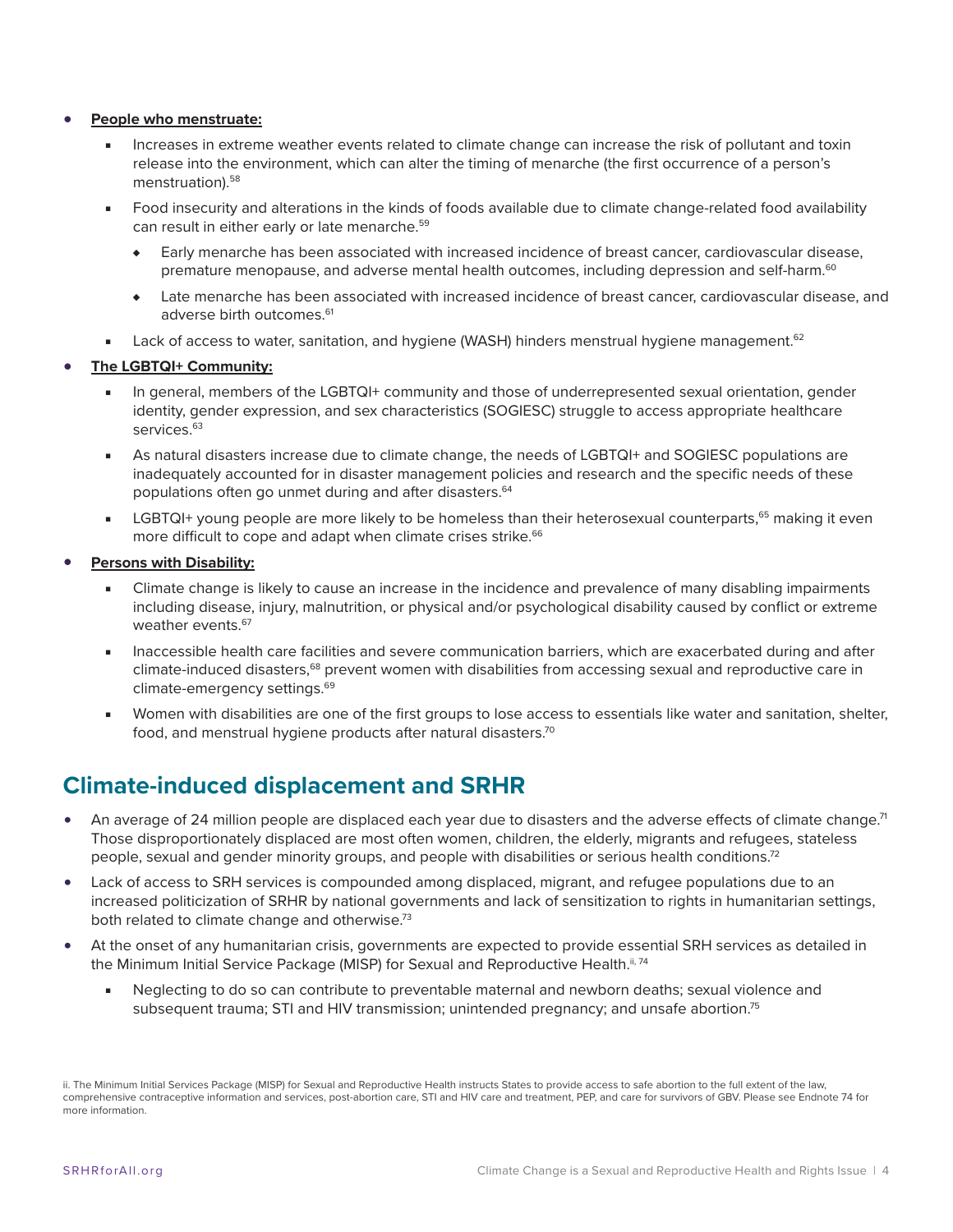# <span id="page-4-0"></span>**COVID-19 and SRHR**

- As climate-related disasters continue to occur throughout the COVID-19 pandemic, it is increasingly difficult to enact relief measures safely and quickly, placing those affected by natural disasters at even greater risk of contracting  $COMID-19<sup>76</sup>$
- Neither the COVID-19 pandemic nor ongoing climate-related disasters halt the need for SRH services, including: contraception,<sup>77</sup> safe abortion,<sup>78</sup> cervical cancer screening,<sup>79</sup> sex education,<sup>[80](#page-8-0)</sup> STI testing,<sup>81</sup> HIV treatment,<sup>[82](#page-8-0)</sup> and maternal health services.<sup>83</sup>
- Given that COVID-19 is a humanitarian disaster,<sup>84</sup> governments are expected to implement the MISP as a part of relief measures.<sup>[85](#page-8-0)</sup>
- Severe COVID-19 infection during pregnancy is associated with increased risk of preeclampsia, preterm birth, and stillbirth [86](#page-8-0)
- It is estimated that a 10% decline in the use of modern contraceptives in LMICs due to COVID-19-related access disruptions would lead to an additional 49 million women with an unmet need for contraception and an additional 15 million unintended pregnancies over a 12-month period.<sup>87</sup>
- It is estimated that if 10% of women who would normally have a safe abortion instead resorted to an unsafe method due to COVID-19-related access disruptions, an additional 3.3 million unsafe abortions would occur in LMICs, resulting in an additional 1,000 maternal deaths over 12 months.<sup>88</sup>
- It is estimated that a 10% decline in essential pregnancy and newborn service coverage due to COVID-19 would leave an additional 1.7 million women who give birth and 2.6 million newborns with major complications without the care they need. This lack of care would result in an additional 28,000 maternal deaths and 168,000 newborn deaths in LMICs over a 12-month period.<sup>89</sup>
- In South Asia, more than 3.5 million additional unintended pregnancies are estimated to have occurred in 2020 due to COVID-19-related reductions in coverage of modern contraceptive methods.<sup>90</sup>
- An additional 230,000 child and 11,000 maternal deaths are estimated to have occurred in South Asia in 2020 due to COVID-19 pandemic and response coverage disruptions of essential SRH services.<sup>[91](#page-8-0)</sup>
- Many national governments, including the U.S. government, have still not prioritized SRH services as essential healthcare in their COVID-19 responses.<sup>[92](#page-8-0)</sup>

# **The future of climate change and SRHR**

- Environmental justice and reproductive justice issues are inseparable,<sup>[93](#page-8-0)</sup> and siloed thinking about climate change and SRHR ignores the lived realities of the most marginalized communities.<sup>[94](#page-8-0)</sup>
- Future research, policies, and programs at this intersection must be evidence-based, gender transformative, and based in human rights and equity.<sup>[95](#page-8-0)</sup>
	- Fully funding gender-transformative, equity-based solutions is necessary to mitigate the disproportionate impacts that climate change will continue to have on the sexual and reproductive well-being of all persons and particularly those who experience gender and other social inequality due to class, ethnicity, race, age, SOGIESC, or other socio-economic factors.<sup>[96](#page-8-0)</sup>

# **Acknowledgements:**

CHANGE would like to thank the following individuals and organizations who reviewed this factsheet: Brittany Evans (Communications Manager, Women Enabled International), Rebecca Crawford Muñoz, and Women's Environment and Development Organization (WEDO).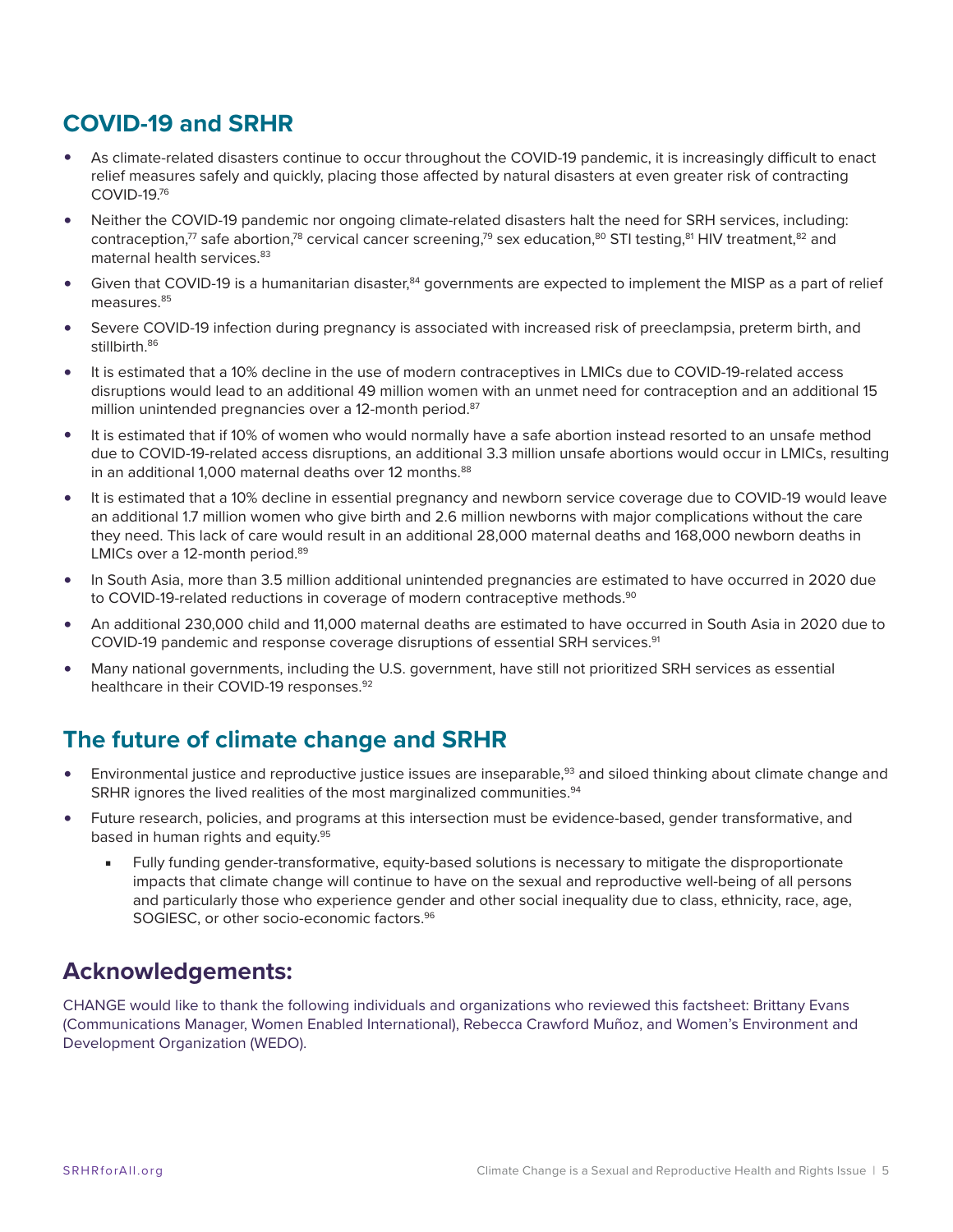# <span id="page-5-0"></span>**ENDNOTES**

- 1 United Nations Framework Convention of Climate Change, FCCC/INFORMAL/84 GE.05–62220 (E) 200705, Article 1 (1992).
- [2](#page-0-0) INTERGOVERNMENTAL PANEL ON CLIMATE CHANGE (IPCC), CLIMATE CHANGE 2014: SYNTHESIS REPORT (2014) 8, *available at* https://www. ipcc.ch/site/assets/uploads/2018/05/SYR\_AR5\_FINAL\_full\_wcover.pdf [hereinafter IPCC, SYNTHESIS REPORT (2014)].
- [3](#page-0-0) Nick Watts, et al., *Health and Climate Change: Policy Responses to Protect Public Health*, 386 The Lancet Commission 1 (2015) [hereinafter Watts et al., *Health and Climate Change* (2015)]; *See also* IPCC, Synthesis Report (2014), *supra* note 2, at 6-16.
- [4](#page-0-0) WORLD HEALTH ORGANIZATION (WHO), CLIMATE CHANGE AND HEALTH FACTSHEET (2018), *available at* https://www.who.int/news-room/ fact-sheets/detail/climate-change-and-health.
- [5](#page-0-0) KRISTEN ZIMMERMAN AND VERA MIAO, FERTILE GROUND: WOMEN ORGANIZING AT THE INTERSECTION OF ENVIRONMENTAL JUSTICE AND REPRODUCTIVE JUSTICE 12 (2009) 4-5 *available at* https://movementstrategy.org/b/wp-content/uploads/2015/08/MSC-Fertile\_Ground. pdf [hereinafter ZIMMERMAN AND MIAO, FERTILE GROUND (2009)]. *See generally* INTERGOVERNMENTAL PANEL ON CLIMATE CHANGE (IPCC), CLIMATE CHANGE 2014: IMPACTS, ADAPTATION, AND VULNERABILITY, SUMMARY FOR POLICYMAKERS (2014) 6, AVAILABLE AT https://www.ipcc.ch/site/assets/uploads/2018/02/ar5\_wgII\_spm\_en.pdf; *See also* Leon Sealey-Huggins, *The climate crisis is a racist crisis: structural racism, inequality and climate change*, THE FIRE NOW: ANTI-RACIST SCHOLARSHIP IN TIMES OF EXPLICIT RACIAL VIOLENCE (Azeezat Johson, Remi Joseph-Salisbury, Beth Kamunge eds., 2018); *See also* Bernadette P. Resurrección, et al., *Gender-Transformative Climate Change Adaptation: Advancing Social Equity*, THE GLOBAL COMMISSION ON ADAPTATION 4 (2019) [hereinafter Resurrección et al., *Gender-Transformative Climate Change Adaptation* (2019)].
- [6](#page-0-0) CENTER FOR INTERNATIONAL ENVIRONMENTAL LAW (CIEL), RIGHTS IN A CHANGING CLIMATE: HUMAN RIGHTS UNDER THE UN FRAMEWORK CONVENTION ON CLIMATE CHANGE 2 (2019), *available at* https://www.ciel.org/wp-content/uploads/2019/12/Rights-in-a-Changing-Climate\_SinglePage.pdf [hereafter CIEL, RIGHTS IN A CHANGING CLIMATE (2019)].
- [7](#page-0-0) Ann M. Starrs et al., *Accelerate progress—sexual and reproductive rights for all: report of the Guttmacher-Lancet Commission*, 391 THE LANCET COMMISSIONS 2642, 2646 (2018) [hereinafter Starrs et al., *Accelerate progress* (2018)].
- [8](#page-0-0) SISTERSONG, REPRODUCTIVE JUSTICE, *available at* https://www.sistersong.net/reproductive-justice; *See also* ZIMMERMAN AND MIAO, FERTILE GROUND (2009), *supra* note 5.
- [9](#page-0-0) DELEGATES TO THE FIRST NATIONAL PEOPLE OF COLOR ENVIRONMENTAL LEADERSHIP SUMMIT, THE PRINCIPLES OF ENVIRONMENTAL JUSTICE (EJ) (1991) *available at* https://www.nrdc.org/sites/default/files/ej-principles.pdf.
- [10](#page-0-0) ENERGY JUSTICE NETWORK, ENVIRONMENTAL JUSTICE / ENVIRONMENTAL RACISM, *available at* http://www.ejnet.org/ej/; See also AMERICAN PUBLIC HEALTH ASSOCIATION, ADDRESSING ENVIRONMENTAL JUSTICE TO ACHIEVE HEALTH EQUITY (2019), *available at* https://www.apha.org/policies-and-advocacy/public-health-policy-statements/policy-database/2020/01/14/addressing-environmental-justice-toachieve-health-equity; *See also* ZIMMERMAN AND MIAO, FERTILE GROUND (2009), *supra* note 5.
- [11](#page-1-0) ZIMMERMAN AND MIAO, FERTILE GROUND (2009), *supra* note 5.
- [12](#page-1-0) PROGRAMME OF ACTION OF THE INTERNATIONAL CONFERENCE ON POPULATION AND DEVELOPMENT 4-5, 108 (20th Anniversary ed., 2014), *available at* https://www.unfpa.org/sites/default/files/pub-pdf/programme\_of\_action\_Web%20ENGLISH.pdf.
- [13](#page-1-0) UN WOMEN, BEIJING DECLARATION AND PLATFORM FOR ACTION FROM THE FOURTH WORLD CONFERENCE ON WOMEN 103-105 (Beijing: United Nations, 1994), *available at* https://www.un.org/womenwatch/daw/beijing/pdf/BDPfA%20E.pdf; *See also* UN WOMEN, BEIJING DECLARATION AND PLATFORM FOR ACTION AND BEIJING +5 POLITICAL DECLARATION AND OUTCOME 163 (1995), *available at* https://beijing20.unwomen.org/~/media/headquarters/attachments/sections/csw/pfa\_e\_final\_web.pdf; *See also* POST-2015 WOMEN'S COALITION, AN ADVOCACY BRIEF: CLIMATE CHANGE AND SEXUAL AND REPRODUCTIVE HEALTH AND RIGHTS 1 (2015), *available at* http:// feministallianceforrights.org/wp-content/uploads/2017/01/Climate-Change2.pdf.
- [14](#page-1-0) Paris Agreement to the United Nations Framework Convention on Climate Change, T.I.A.S. No. 16-1104, Preamble (2015); *See also* UN FRAMEWORK CONVENTION ON CLIMATE CHANGE, REPORT OF THE CONFERENCE OF THE PARTIES SERVING AS THE MEETING OF THE PARTIES TO THE PARIS AGREEMENT ON THE THIRD PART OF ITS FIRST SESSION, FCCC/PA/CMA/2018/3 (2018); *See also* CIEL, RIGHTS IN A CHANGING CLIMATE (2019), SUPRA NOTE 6, AT 2; SEE ALSO UN HUMAN RIGHTS COUNCIL, HUMAN RIGHTS AND CLIMATE CHANGE, A/HRC/RES/44/7 (2020); *See also* OFFICE OF THE UNITED NATIONS HIGH COMMISSIONER FOR HUMAN RIGHTS (OHCHR), THE CLIMATE CRISIS IS A HUMAN RIGHTS CRISIS (2018), *available at* https://www.ohchr.org/Documents/Issues/ClimateChange/FactSheetClimateChange.pdf; *See also* UN General Assembly, Declaration on the Right to Development, A/RES/41/128 (1986).
- [15](#page-1-0) WOMENDELIVER, THE LINK BETWEEN CLIMATE CHANGE AND SEXUAL AND REPRODUCTIVE HEALTH AND RIGHTS: AN EVIDENCE REVIEW (2021) *available at* https://womendeliver.org/wp-content/uploads/2021/02/Climate-Change-Report.pdf.
- [16](#page-1-0) *Id.*
- [17](#page-1-0) UNITED NATIONS DEVELOPMENT PROGRAMME, GENDER AND CLIMATE CHANGE: OVERVIEW OF LINKAGES BETWEEN GENDER AND CLIMATE CHANGE 5 (2016), *available at* https://reliefweb.int/sites/reliefweb.int/files/resources/UNDP%20Linkages%20Gender%20and%20 CC%20Policy%20Brief%201-WEB.pdf.
- [18](#page-1-0) Watts et al., *Health and Climate Change* (2015)*, supra* note 3, at 1865; *See also* Cecilia Sorensen et al., *Climate change and women's health: Impacts and policy directions*, 15 PLoS Med (2018) [hereinafter Sorensen et al., *Climate change and women's health* (2018)].
- [19](#page-1-0) CARE INTERNATIONAL, EVICTED BY CLIMATE CHANGE: CONFRONTING THE GENDERED IMPACTS OF CLIMATE-INDUCED DISPLACEMENT (2020) 4, *available at* https://careclimatechange.org/evicted-by-climate-change/.
- [20](#page-1-0) Andrea J. Low et al., *Association between severe drought and HIV prevention and care behaviors in Lesotho: A population-based survey 2016- 2017* 16 PLoS Med (2019).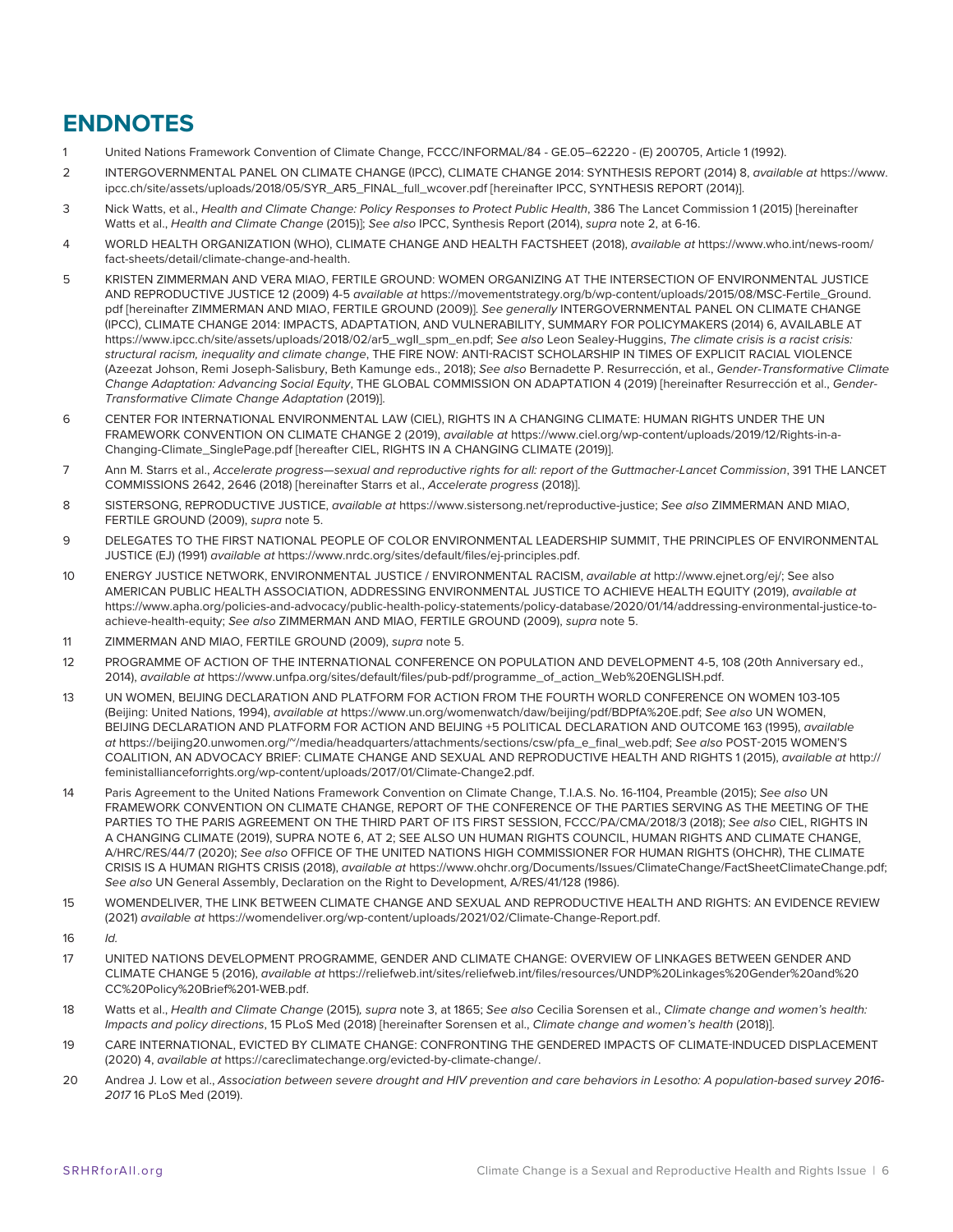- <span id="page-6-0"></span>[21](#page-1-0) ASIAN-PACIFIC RESOURCE AND RESEARCH CENTRE FOR WOMEN (ARROW), IDENTIFYING OPPORTUNITIES FOR ACTION ON CLIMATE CHANGE AND SEXUAL AND REPRODUCTIVE HEALTH AND RIGHTS IN BANGLADESH, INDONESIA, AND THE PHILIPPINES 9 (2014), *available at* https://arrow.org.my/wp-content/uploads/2018/10/accessible%20pdf-1496/index.pdf [hereinafter ARROW, IDENTIFYING OPPORTUNITIES (2014)].
- [22](#page-1-0) ITZÁ CASTAÑEDA CAMEY et al., GENDER-BASED VIOLENCE AND ENVIRONMENT LINKAGES: THE VIOLENCE OF INEQUITY 9 (2020), *available at* https://portals.iucn.org/library/sites/library/files/documents/2020-002-En.pdf [hereinafter CAMEY ET AL., GENDER-BASED VIOLENCE AND ENVIRONMENT LINKAGES (2020)].
- [23](#page-1-0) *Id.,* at xii-xv.
- [24](#page-1-0) *Id.*
- [25](#page-1-0) CAMEY ET AL., GENDER-BASED VIOLENCE AND ENVIRONMENT LINKAGES (2020), *supra* note 22; *See also* CENTER FOR HEALTH AND GENDER EQUITY (CHANGE), A POWERFUL FORCE: U.S. GLOBAL HEALTH ASSISTANCE AND SEXUAL AND REPRODUCTIVE HEALTH AND RIGHTS IN MALAWI 60 (2020), *available at* https://srhrforall.org/download/a-powerful-force-u-s-global-health-assistance-and-sexual-andreproductive-health-and-rights-in-malawi/?wpdmdl=2254&refresh=5faefd8aa44611605303690 [hereinafter CHANGE, A POWERFUL FORCE (2020)].
- [26](#page-1-0) CAMEY ET AL., GENDER-BASED VIOLENCE AND ENVIRONMENT LINKAGES (2020), *supra* note 22, at 146-148; *See also* NANCY ABWOLA AND ILARIA MICHELIS, WHAT HAPPENED? HOW THE HUMANITARIAN RESPONSE TO COVID-19 FAILED TO PROTECT WOMEN AND GIRLS, 1 (2020), *available at* https://www.rescue.org/sites/default/files/document/5281/ircwpecovidreportv7.pdf; See also UN High Commissioner for Refugees (UNHCR), Action against Sexual and Gender-Based Violence: An Updated Strategy, 17 (2011), available at https://www.refworld.org/ docid/4e01ffeb2.html.
- [27](#page-1-0) ARROW, IDENTIFYING OPPORTUNITIES (2014), *supra* note 21, at 30; See also ARROW, SEX, RIGHTS, GENDER IN THE AGE OF CLIMATE CHANGE 14 (2017), *available at* https://arrow.org.my/wp-content/uploads/2017/10/2RB-WHCC.pdf.
- [28](#page-1-0) INTERNATIONAL FEDERATION OF RED CROSS AND RED CRESCENT SOCIETIES, RESPONDING TO DISASTERS AND DISPLACEMENT IN A CHANGING CLIMATE: CASE STUDIES, ASIA PACIFIC NATIONAL SOCIETIES IN ACTION (2020), *available at* https://www.rcrc-resiliencesoutheastasia.org/wp-content/uploads/2021/03/16032021-Responding-to-Disasters-and-Displacement-in-a-Changing-Climate-final. pdf [hereinafter INTERNATIONAL FEDERATION OF RED CROSS AND RED CRESCENT SOCIETIES, RESPONDING TO DISASTERS AND DISPLACEMENT (2020)].
- [29](#page-1-0) UNFPA-UNICEF GLOBAL PROGRAMME TO END CHILD MARRIAGE, ADDRESSING CHILD MARRIAGE IN HUMANITARIAN SETTINGS: TECHNICAL GUIDE 8 (2021), *available at* https://www.unfpa.org/sites/default/files/resource-pdf/Child-marriage-humanitarian-settings-technicalguide-2021-v2.pdf.
- [30](#page-2-0) IPCC, SYNTHESIS REPORT (2014), *supra* note 2, at 15.
- [31](#page-2-0) Matthew Francis Cherisch et al., *Associations between high temperatures in pregnancy and risk of preterm birth, low birth weight, and stillbirths: systematic review and meta-analysis*, 371 BMJ (2020); *See also* Christopher S. Malley et al., *Preterm birth associated with maternal fine particulate matter exposure: A global, regional and national assessment*, 101 ENVIRONMENT INTERNATIONAL (2017); *See also* Leann Kuehn and Sabrina McCormick, *Heat Exposure and Maternal Health in the Face of Climate Change*, 14 Int. J of ENVIRON. RES. PUBLIC HEALTH (2017); *See also* Xiangyu Li et al., *Association between ambient fine particulate matter and preterm birth or term low birth weight: An updated systematic review and meta-analysis*, 227 ENVIRONMENTAL POLLUTION (2017); *See also* Dirga Kumar Lamichhane et al., *A meta-analysis of exposure to particulate matter and adverse birth outcomes*, 30 ENVIRON HEALTH TOXICOL (2015).
- [32](#page-2-0) WHO, GENDER AND CLIMATE CHANGE 17 (2014), *available at* https://www.who.int/globalchange/publications/reports/gender\_climate\_change/ en/.
- [33](#page-2-0) Jessica A. Grieger et al., *Preconception dietary patterns in human pregnancies are associated with preterm delivery*, 144 J. NUTR. (2014); *See generally* Ian Darnton-Hill and Uzonna C. Mkparu, *Micronutrients in Pregnancy in Low- and Middle-Income Countries*, 7 NUTRIENTS (2015).
- [34](#page-2-0) June J. Cheng et al., *An ecological quantification of the relationships between water, sanitation and infant, child, and maternal mortality*, 11 ENVIRON HEALTH (2012).
- [35](#page-2-0) UNEP AND UNAIDS, CLIMATE CHANGE AND AIDS: A JOINT WORKING PAPER 19 (2007), *available at* https://data.unaids.org/pub/ basedocument/2008/20081223\_unep\_unaids\_joint\_working\_paper\_on\_cca\_en.pdf [hereinafter UNEP AND UNAIDS, CLIMATE CHANGE AND AIDS (2007)].
- [36](#page-2-0) Robin A Weiss and Anthony J McMichael, *Social and environmental risk factors in the emergence of infectious diseases*, 10 NATURE MEDICINE SUPPLEMENT (2004); *See also* Stephen S. Morse et al., *Prediction and prevention of the next pandemic zoonosis*, 380 *Lancet* 2 (2012) [hereinafter Morse et al., *Prediction and prevention* (2012)].
- [37](#page-2-0) Morse et al., *Prediction and prevention* (2012), *supra* note 36.
- [38](#page-2-0) Y. Tony Yang and Mona Sarfaty, Zika virus: A call to action for physicians in the era of climate change, 4 PREVENTATIVE MEDICINE REPORTS  $(2016)$
- [39](#page-2-0) Harris Ali, Barlu Dumbuya, Michaela Hynie, Pablo Idahosa, Roger Keil, Patricia Perkins, *The Social and Political Dimensions of the Ebola Response: Global Inequality, Climate Change, and Infectious Disease*, CLIMATE CHANGE AND HEALTH (2016).
- [40](#page-2-0) Hina Asad and David O. Carpenter, *Effects of climate change on the spread of zika virus: a public health threat*, 33 REV ENVIRON HEALTH (2018); *See also* Blanka Tesla et al., *Temperature drives Zika virus transmission: evidence from empirical and mathematical models*, 285 PROC BIOL SCI (2018); *See also* UNEP AND UNAIDS, CLIMATE CHANGE AND AIDS (2007), *supra* note 35, at 3.
- [41](#page-2-0) Cyril Caminade et al., *Correction for Caminade et al., Global risk model for vector-borne transmission of Zika virus reveals the role of El Niño*  2015, 114 PNAS (2017).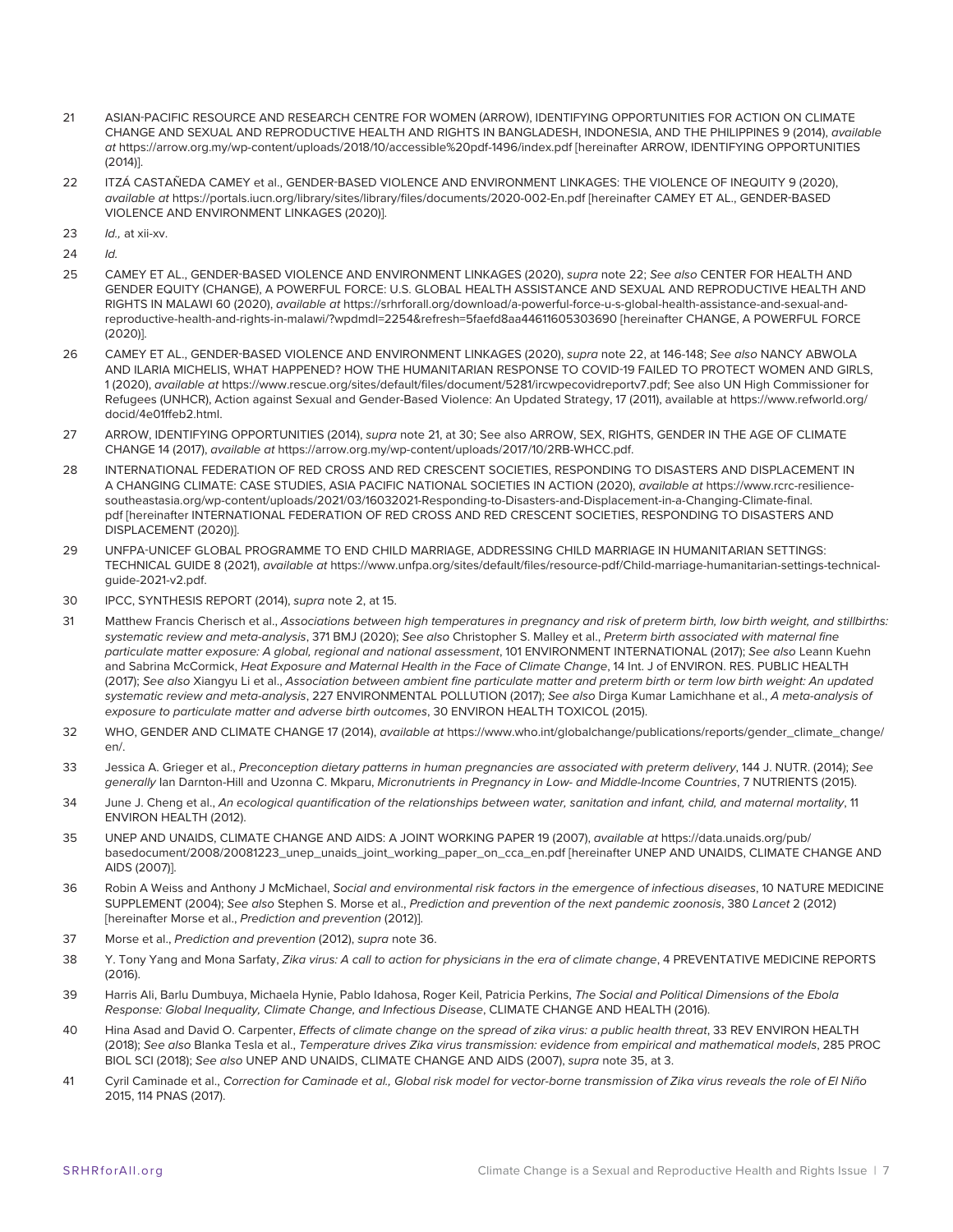- <span id="page-7-0"></span>[42](#page-2-0) WHO, ZIKA VIRUS (2018), *available at* https://www.who.int/news-room/fact-sheets/detail/zika-virus [hereinafter WHO, Zika Virus (2018)].
- [43](#page-2-0) Jernej Mlakar et al., *Zika Virus Associated with Microcephaly*, 374 N ENGL J MED (2016).
- [44](#page-2-0) WHO, ZIKA VIRUS (2018), *supra* note 42.
- [45](#page-2-0) S.E. Mate et al., *Molecular Evidence of Sexual Transmission of Ebola Virus*, 373 N ENGL J MED (2015).
- [46](#page-2-0) Lauren Sayres and Brenna Hughes, *Contemporary Understanding of Ebola and Zika Virus in Pregnancy*, 47 CLIN PERINATOL (2020).
- [47](#page-2-0) This analysis did not find that cesarean section reduces infection rates, though 90% of cesarean sections involving infected infants were performed urgently, rather than planned. Regardless of whether or not a cesarean section was planned or an emergency, cesarean section did not prevent chikungunya transmission from pregnant person to fetus. Patrick Gérardin et al., *Multidisciplinary Prospective Study of Mother-to-Child Chikungunya Virus Infections on the Island of La Réunion*, 5 PLOS MED (2008).
- [48](#page-2-0) CENTERS FOR DISEASE CONTROL AND PREVENTION (CDC), DENGUE DURING PREGNANCY (2019), *available at* https://www.cdc.gov/dengue/ transmission/pregnancy.html; *See also* Enny S. Paixão et al., *Dengue during pregnancy and live birth outcomes: a cohort of linked data from Brazil*, 9 BMJ OPEN (2019).
- [49](#page-2-0) *See e.g.*, Melissa Bauserman et al., *An Overview of Malaria in Pregnancy*, 43 SEMIN PERINATOL (2019) [hereinafter Bauserman et al., *Malaria in Pregnancy* (2019)].
- [50](#page-2-0) Feiko O. Ter Kuile et al., *The Burden of Co-Infection with Human Immunodeficiency Virus Type 1 and Malaria in Pregnant Women in Sub-Saharan Africa*, 71 THE AMERICAN JOURNAL OF TROPICAL MEDICINE AND HYGIENE (2004).
- [51](#page-2-0) Bauserman et al., *Malaria in Pregnancy* (2019), *supra* note 49.
- [52](#page-2-0) UNAIDS, HOW CLIMATE CHANGE IS AFFECTING PEOPLE LIVING WITH HIV (2019), *available* at https://www.unaids.org/en/resources/ presscentre/featurestories/2019/september/20190920\_climate-change-people-living-with-hiv.
- [53](#page-2-0) TEBTEBBA FOUNDATION ET AL., PITFALLS AND PIPELINES: INDIGENOUS PEOPLES AND EXTRACTIVE INDUSTRIES (2012), *available at*  https://www.iwgia.org/images/publications/0596\_Pitfalls\_and\_Pipelines\_-\_Indigenous\_Peoples\_and\_Extractive\_Industries.pdf; *See also* FOOD AND AGRICULTURE ORGANIZATION OF THE UNITED NATIONS, FREE PRIOR AND INFORMED CONSENT: AN INDIGENOUS PEOPLES' RIGHT AND A GOOD PRACTICE FOR LOCAL COMMUNITIES (2016), *available at* http://www.fao.org/3/i6190e/i6190e.pdf.
- [54](#page-2-0) UN UNIVERSITY, THE IMPLICATIONS OF CLIMATE CHANGE FOR THE EXTRACTIVE INDUSTRIES (2017), *available at* https://www.wider.unu. edu/sites/default/files/RB2017-4-The-implications-of-climate-change-for-extractive-industries.pdf.
- [55](#page-2-0) Camey et al., GENDER-BASED VIOLENCE AND ENVIRONMENT LINKAGES (2020), *supra* note 22, at 88, 90.
- [56](#page-2-0) INTER-AMERICAN COMMISSION ON HUMAN RIGHTS, INDIGENOUS PEOPLES, AFRO-DESCENDENT COMMUNITIES, AND NATURAL RESOURCES: HUMAN RIGHTS PROTECTION IN THE CONTEXT OF EXTRACTION, EXPLOITATION, AND DEVELOPMENT ACTIVITIES 62 (2015), *available at* http://www.oas.org/en/iachr/reports/pdfs/extractiveindustries2016.pdf.
- [57](#page-2-0) CAMEY ET AL., GENDER-BASED VIOLENCE AND ENVIRONMENT LINKAGES (2020), *supra* note 22, at 29.
- [58](#page-3-0) Silvia P. Canelón and Mary Regina Boland, *A Systematic Literature Review of Factors Affecting the Timing of Menarche: The Potential for Climate Change to Impact Women's Health*, 17 INT J ENVIRON RES PUBLIC HEALTH (2020).
- [59](#page-3-0) *Id.*
- [60](#page-3-0) *Id.,* Figure 3.
- [61](#page-3-0) *Id.,* Figure 3.
- [62](#page-3-0) Matthew C. Freeman, et.al, A*ssessing the impact of a school-based water treatment, hygiene and sanitation programme on pupil absence in Nyanza Province, Kenya: a cluster-randomized trial*, 17 TROP MED INT. HEALTH 380-391 (2012); *See also* Joshua V. Garn et al., *A cluster*randomized trial assessing the impact of school water, sanitation, and hygiene improvements on pupil enrollment and gender parity in *enrollment*, 3 HEALTH WATER SANIT HYG DEV (2014); *See also* JEANNE WARD AND JULIE LAFRENIERE, THEMATIC AREA GUIDE FOR GUIDELINES FOR INTEGRATING GENDER-BASED VIOLENCE INTERVENTIONS IN HUMANITARIAN ACTION (2015) iii, *available at* https:// gbvguidelines.org/wp/wp-content/uploads/2015/09/TAG-wash-08\_26\_2015.pdf.
- [63](#page-3-0) WHO, CONSOLIDATED GUIDELINES ON HIV PREVENTION, DIAGNOSIS, TREATMENT, AND CARE FOR KEY POPULATIONS, 2016 UPDATE (2016)*, available at* https://apps.who.int/iris/bitstream/handle/10665/246200/9789241511124-eng.pdf; See also UNAIDS, GLOBAL AIDS REPORT (2020), *available at* https://www.unaids.org/sites/default/files/media\_asset/2020\_global-aids-report\_en.pdf; *See also* Alex Müller et al., The no-go zone: a qualitative study of access to sexual and reproductive health services for sexual and gender minority adolescents in Southern Africa, 15 REPRODUCTIVE HEALTH (2018); *See also* Grayce Alencar Albuquerque et al., Access to health services by lesbian, gay, bisexual, and transgender persons: systematic literature review, 16 BMC INTERNATIONAL HEALTH AND HUMAN RIGHTS (2016); *See also* Chris Beyrer et al., The increase in global HIV epidemics in MSM, 27 AIDS (2013); *See also* CHANGE, A POWERFUL FORCE (2020), *supra* note 25, at 33-34.
- [64](#page-3-0) Dale Dominey-Howes et al., *Queering disasters: on the need to account for LGBTI experiences in natural disaster contexts*, 21 GENDER, PLACE AND CULTURE (2014).
- [65](#page-3-0) NICHOLAS RAY, LESBIAN, GAY, BISEXUAL AND TRANSGENDER YOUTH: AN EPIDEMIC OF HOMELESSNESS, 189 (2006), *available at* https:// graphics8.nytimes.com/packages/pdf/national/20070307HomelessYouth.pdf; *See also* Zümrüt Biçmen & Zafer Bekiroğulları, *Social Problems of LGBT People in Turkey*, 113 PROCEDIA SOCIAL AND BEHAVIOURAL SCIENCES (2014); *See also* Fabrizio Botti & Carlo D'Ippoliti, *Don't ask don't tell (that you're poor). Sexual orientation and social exclusion in Italy*, 49 JOURNAL OF BEHAVIOURAL AND EXPERIMENTAL ECONOMICS (2014); *See also* Stella Nyanzi, *Homosexuality, Sex Work, and HIV/AIDS in Displacement and Post-Conflict Settings: The Case of Refugees in Uganda*, 20 INTERNATIONAL PEACEKEEPING (2013).
- [66](#page-3-0) KIRSTEN VINYETA ET AL., CLIMATE CHANGE THROUGH AN INTERSECTIONAL LENS: GENDERED VULNERABILITY AND RESILIENCE IN INDIGENOUS COMMUNITIES IN THE UNITED STATES, 36-37 (2015), *available at* https://www.fs.fed.us/pnw/pubs/pnw\_gtr923.pdf.